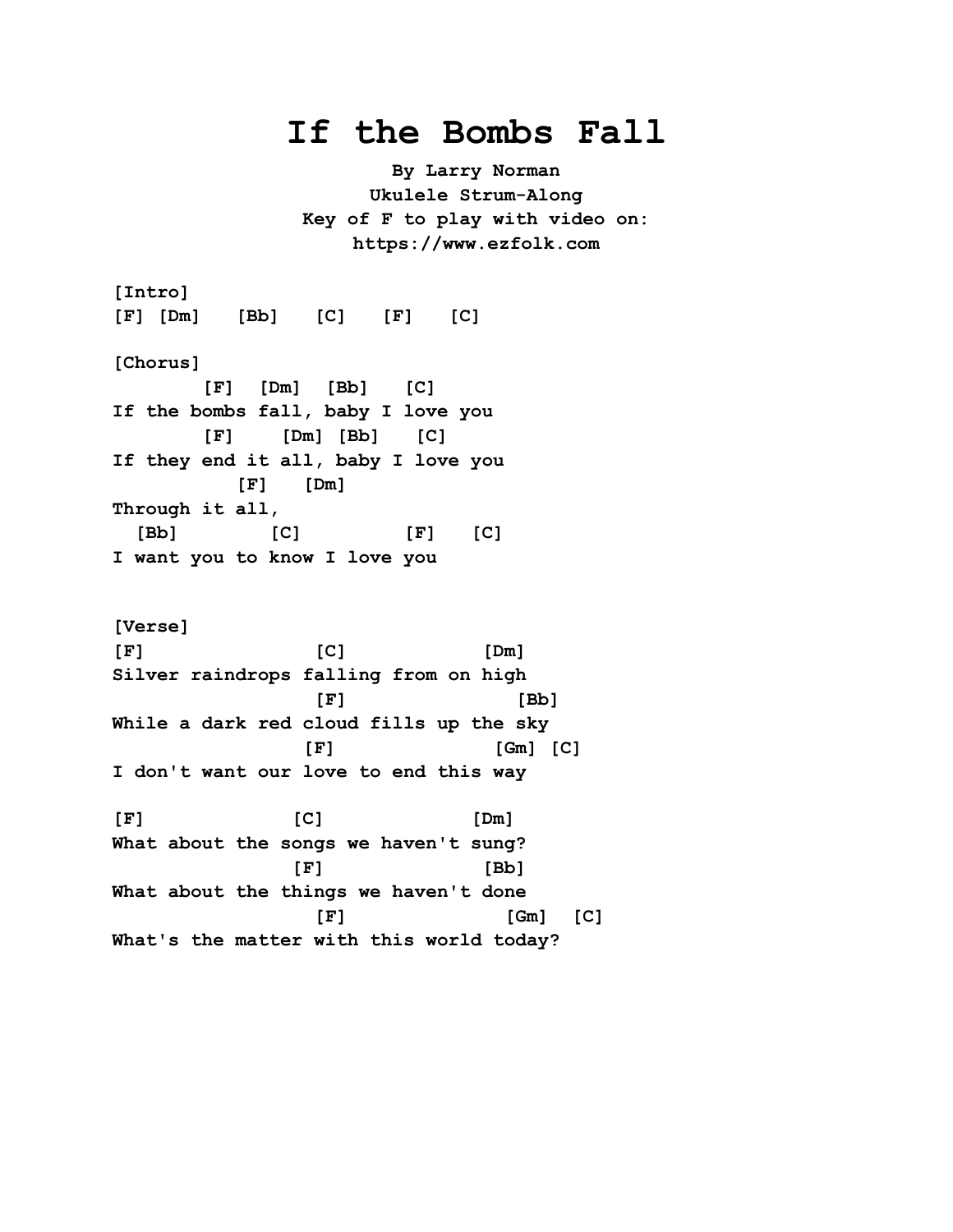**[Chorus] [F] [Dm] [Bb] [C] If the bombs fall, baby I love you [F] [Dm] [Bb] [C] If they end it all, baby I love you [F] [Dm] Through it all, [Bb] [C] [F] [C] I want you to know I love you**

**[Verse] [F] [C] [Dm] You and I are still so very young [F] [Bb] And with love, the best is yet to come [F] [Gm] [C] God has let me choose you - I don't wanna lose you**

**[F] [C] [Dm] Who can say tomorrow will find its way [F] [Bb] Who can say the sun will shine today [F] [Gm] [C] Baby I adore you, that's why I'm living for you**

**[Chorus] [F] [Dm] [Bb] [C] If the bombs fall, baby I love you [F] [Dm] [Bb] [C] If they end it all, baby I love you [F] [Dm] Through it all, [Bb] [C] [F] I want you to know I love you**